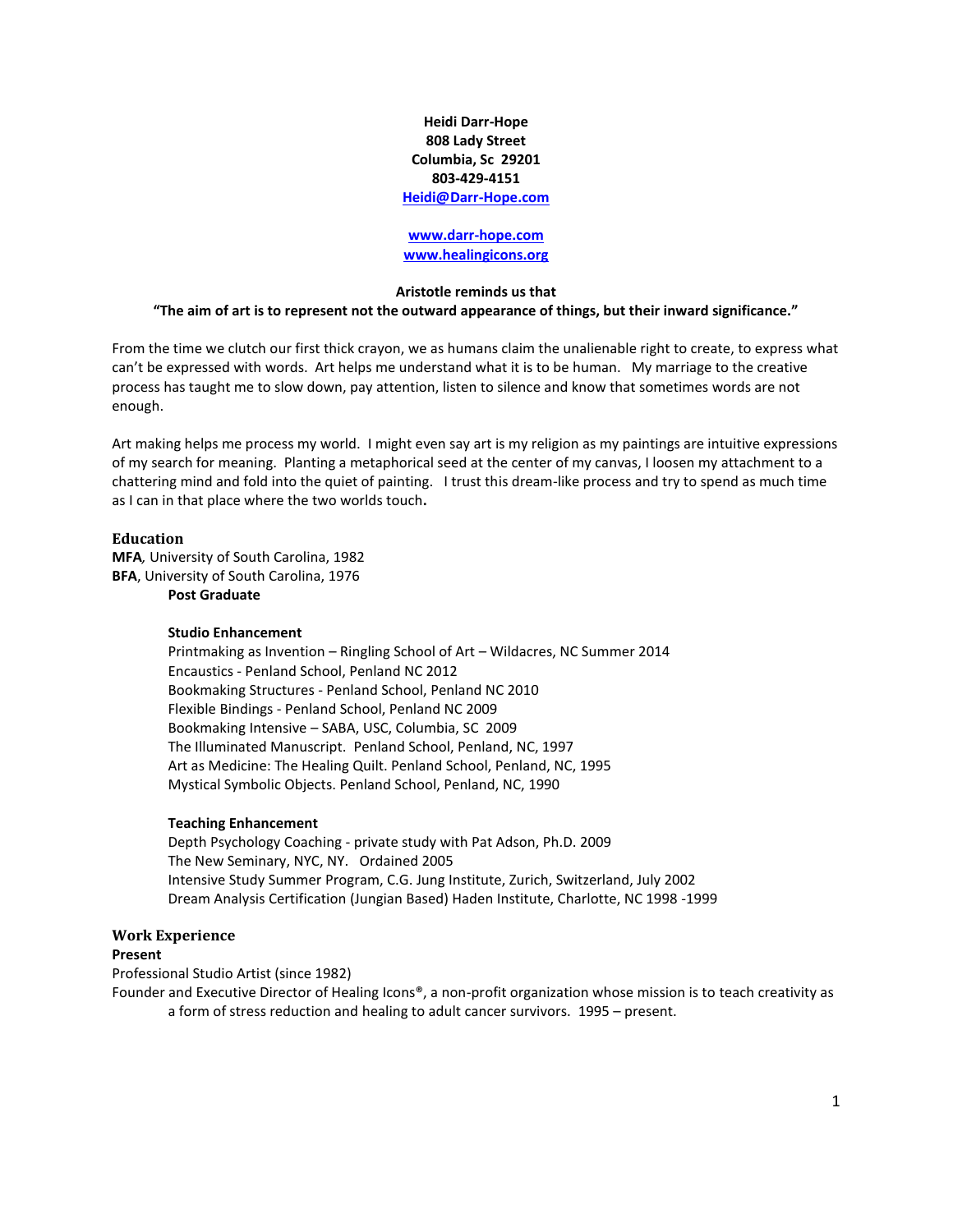# **Past** 2002 – 2012 Haden Institute Faculty Member 1993 – 2010 MFA Field Faculty Member for Norwich University. Norwich, Vermont 2004 – 2012 Annual Creativity Workshop, Mallorca, Spain 1995 - 2009 Artist in Residence and Gallery Director, Palmetto Health's South Carolina Cancer Center, Columbia, SC. Founder of the Arts & Healing Program. 1998 - 2001 Teachers' Creativity Workshops, District 2 School System, Columbia, SC 1996 & 1997 Common Boundary Annual Conference, Open Studio Coordinator , Sponsored by Common Boundary Magazine, Washington, DC / Crystal City, VA 1996 Palliative Medicine Conference & Art as Healing Exhibition- Mayo Clinic - Orlando, FL 1982 - 1998 Artist Residencies, South Carolina Arts Commission Program. Throughout the state of SC - worked with large groups of students to create site-specific large-scale mixed- media constructions. (listing upon request) 1980-1982 Graduate Teaching Assistant, Department of Art, University of South Carolina 1978-1980 Art Instructor, Special Constituencies Program, SC Arts Commission. (Statewide) Art for Teens, Art in the Prisons, and Art for Elders.

# **Selected Lectures and Speaking Engagements**

- 2014 Healing Icons. Golden Kiwanis Club, Columbia, SC
- 2013 The Art of Healing. The Lourie Center Columbia SC
- Healing Icons. The SC Cancer Registry, Columbia, SC
- 2012 Healing Icons: we need more than medicine to heal South Carolina Cancer Registry, Columbia, SC
- 2008 2011 Dreams: God's Forgotten Language, A Haden Institute Annual Conference, Kanuga Conference Center,

# **Hendersonville, NC**

- 2007 The Art of Caregiving Annual Conference, West Columbia, SC
- 2006 The Power of Words Conference, Goddard College, **Plainfield, Vermont**
- 2005 Society for the Arts In Healthcare, **Edmonton, Alberta, Canada**
- 2004 Using Mosaics as a Metaphor for Healing.  $3<sup>rd</sup>$  Annual Conference Society for American Mosaic Artists. **San Francisco, CA**

Healing Icons: Sometimes Words are Not Enough. 2004 Society for the Arts in Health care Annual Conference. Greater **Washington, DC**

- 2003 Dreams: God's Forgotten Language, A Haden Institute Conference, Kanuga Conference Center, **Hendersonville, NC**
	- Spiritual and Cultural Diversity in Cancer Care, Palmetto Health, Columbia, SC (presented twice)
- 2002 Healing Icons®: Art as Healing, USC Women's Studies Annual Conference, Columbia, SC
- 2001 Healing through Art: a personal view, Edisto Island Women's' Club, Edisto Island, SC Seeing My Soul Outside My Skin: Impressions of India, Friends of Jung, Columbia, SC Healing: Alternative Approaches. Sponsored by Alpha Xi of Sigma Theta International, Inc. (Honor Society of Nursing) Columbia, SC
- 2000 Healing Through Art: Creative Links, South Carolina State Museum Creativity and Healing, Jung Educational Center**, Houston, Texas** Arts and Healing, Pre-Med Honors College, University of South Carolina
- 1999 Speaking from the Heart, Dana Farber Cancer Center, **Boston, MA** Healing Icons® : Art as Support for Cancer Patients, Oncology Nursing Society, **Cincinnati, OH**

# 1998 Healing Icons®: Art as Support for Cancer Patients, The American Society of Radiologic Technologists, **Phoenix, Arizona**

Healing the Psychosocial Trauma of Advanced Breast Cancer through Art Interventions, Oncology Nursing Society, **San Francisco, CA**

- 1997 Panel Discussion, Creating Open Studios, Common Boundary Annual Conference, **Washington, DC**
- 1992 *Interview, NBC Nightly News*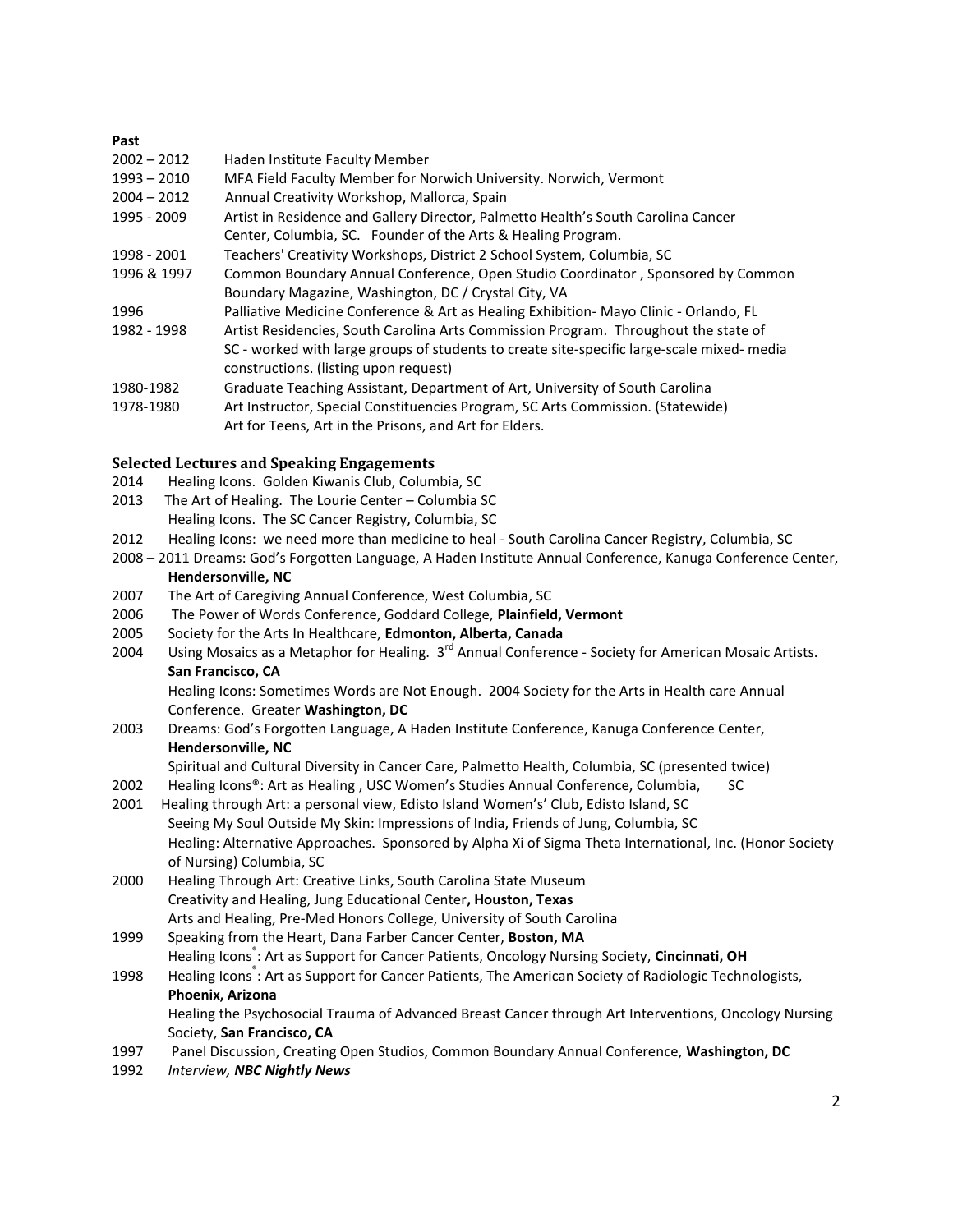#### **Community Involvement**

- 2011 2015 Palmetto Luna fostering awareness of Latino culture
- 2002 2010 Columbia Design League (Six year term)
- 2004 2008 Collections Committee, Columbia Museum of Art
- 2002 2005 McKissick Museum Board (Three year term)
- 2001 Columbia Choral Society Board
- 2000 Juror, TaxsmART Competition, South Carolina Tax Commission
- 1996 Juror, York County Annual Student Exhibition, Rock Hill, SC Museum Exhibition Committee, Columbia Museum of Art
- 1995 Juror, Atalaya Arts Festival, Myrtle Beach, SC Advisory Board, Southeastern Art and Craft Exposition, Columbia Museum of Art Board of Directors, Friends of Art Education for District One, Columbia, SC
- 1994 Juror, Piedmont Craftsmen, Winston-Salem, NC
- 1993 Juror, Annual Exhibition of Art Instructors of District 1, Columbia, SC
- 1992 Board of Directors, The Artisans Center of SC, Walterboro, SC
- 1991 Juror, Visual Artist Grants, SC Arts Commission, Columbia, SC
- 1990 Vice-President, Guild of South Carolina Artists, Columbia, SC

#### **Awards and Honors**

- 2011 SC Artists' Ventures Imitative Grant. SC Arts Commission
- 2011 TWIN Award in Health and Wellness (Tribute to Women in Industry)
- 2011 Awarded the Elizabeth O'Neil Verner Award
- 2001 Selected as one of the 10 Women Making a Difference in the Midlands by Midlands Woman Magazine May/June 2001
- 2000 Produced Healing Icons® an educational and promotional video. Creative Links: Working with At-Risk Youth (HIV-Positive & AIDS Population), Funded by the National Endowment of the Arts -South Carolina State Museum Special Projects Grant, Very Special Arts, South Carolina – Selected by the NEA as one of the 20 top grants of the year.
- 1998 Special Projects Grant, South Carolina Arts Commission
- 1998 Revival Design Workshop, SCAC & NEA Funded Project, Rock Hill, SC
- 1996 Special Projects Grant, Very Special Arts National Washington, DC
- 1995 Special Projects Grant, SC Arts Commission
- 1994 Special Projects Grant, SC Arts Commission
- 1992 Individual Small Grant, Cultural Council of Richland and Lexington Counties Special Projects Grant, SC Arts Commission
- 1991 Individual Small Grant, Cultural Council of Richland and Lexington Counties Lifetime Exhibiting Member of the Piedmont Craftsmen
- 1990 Individual Small Grant, Cultural Council of Richland and Lexington Counties Special Projects Grant, SC Arts Commission
- 1989 ZSK Factory Consultation, Krefeld, Germany
- 1981 Craft Fellowship, SC Arts Commission

# **Commissioned Artwork**

2010 – Paula Harper Bethea

**Ongoing** - Annual Global Vision Award, World Affairs Council, Columbia, SC

2014 – Inez Tenenbaum

- 2013 Governor Richard W. Riley
- 2012 Bobby Hitt SC Secretary of Commerce
- 2011 Senator Lindsay Graham & Congressman

James Clyburn

2008 – Mayor Bob Coble & Dr. Andrew Sorensen 2007 - Mr Ed Sellers

2009 – Ambassadors Robert Royall, Jr. & David

2006 - Ms. Sabine Lang

Wilkins

2005 - Mr. Palmer "Satch" Kr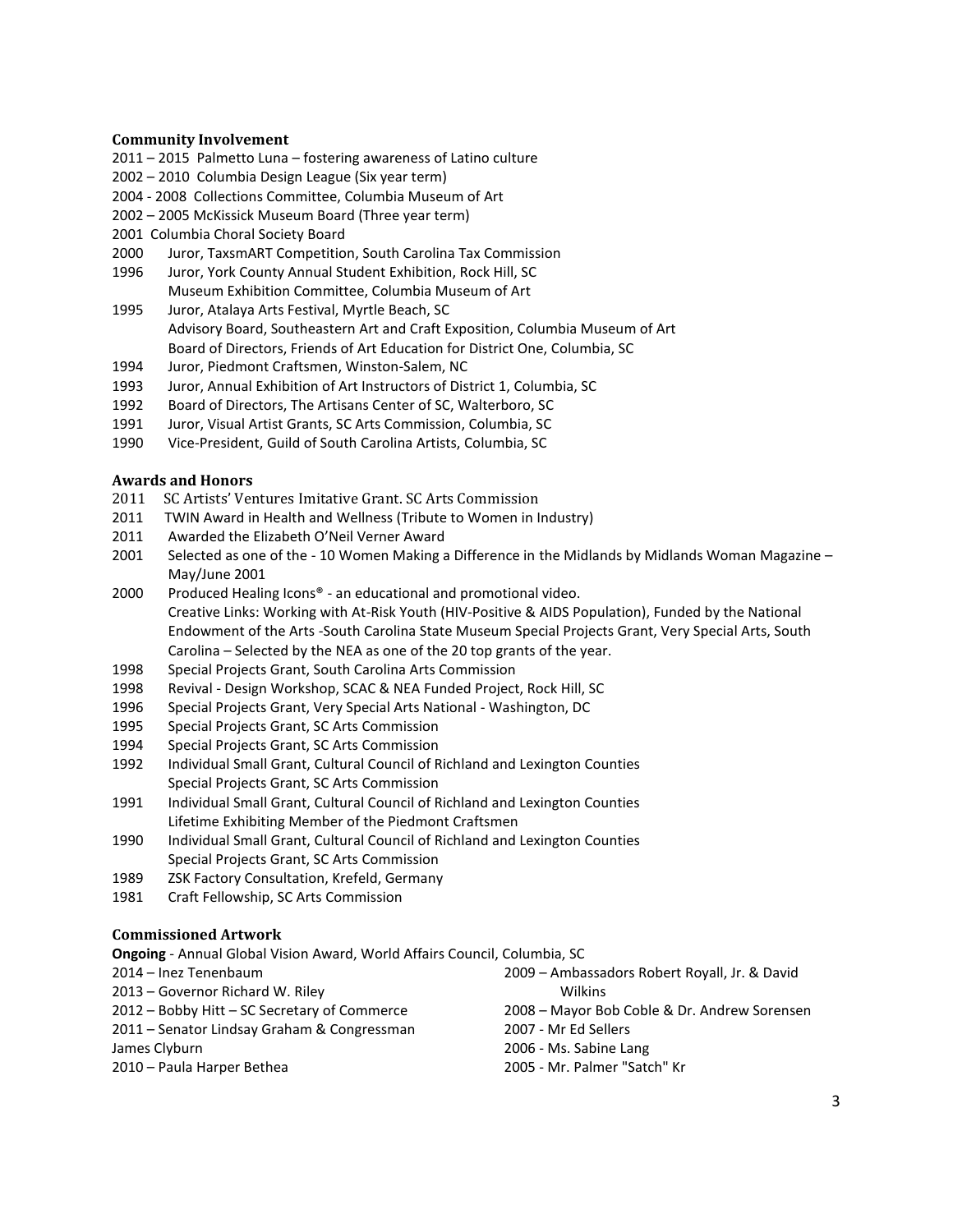| 2004 - Senator Fritz Hollings   |                                                                                             | 1998 - Governor Robert E. McNair                                                               |  |
|---------------------------------|---------------------------------------------------------------------------------------------|------------------------------------------------------------------------------------------------|--|
| 2003 recipient - Jaspar Salmond |                                                                                             | 1997 - Sister Mary Jacobs                                                                      |  |
|                                 | 2002 - Governor John West                                                                   | 1996 - Ambassador Richard L. Walker                                                            |  |
|                                 | 2001 - Phillip Lader                                                                        | 1995 - Brigadier General Charles F. Bolden, Jr.                                                |  |
|                                 | 1999 - Fred Monk                                                                            | 1994 recipient - Governor Carol Campbell                                                       |  |
| 2003                            | Reliquary of Faith, St. Stephen's Evangelical Lutheran Church, Lexington, SC                |                                                                                                |  |
| 2002                            | Healing Shrine - 8th Floor Oncology, PR Baptist Hospital, Columbia, SC                      |                                                                                                |  |
|                                 | From the Earth - mosaic panels. Palmetto Conservation Foundation                            |                                                                                                |  |
| 2000                            | Reliquary of Healing - South Carolina State Museum, Columbia, SC (honoring World AIDS Day - |                                                                                                |  |
|                                 | December 1)                                                                                 |                                                                                                |  |
|                                 | Steel Palmettos, City of Columbia and the Cultural Council, Columbia, SC                    |                                                                                                |  |
|                                 | Circles of Healing, South Carolina Cancer Center, Columbia, SC                              |                                                                                                |  |
| 1999                            | South Carolina Cancer Center, Columbia, SC                                                  |                                                                                                |  |
|                                 | Circles of Healing, Healing Shrine and Reliquary to Survivorship                            |                                                                                                |  |
| 1998                            | South Carolina Cancer Center, Columbia, SC                                                  |                                                                                                |  |
|                                 | Circle of Healing: Autumn Cycle AND Circle of Healing - Bone Marrow Transplant Unit         |                                                                                                |  |
| 1993                            |                                                                                             | The White House Sacred Objects and Adornments curated by Michael Monroe former director of the |  |
|                                 | Smithsonian's Renwick Museum                                                                |                                                                                                |  |
| 1992                            | ZSK, Krefeld, Germany - Computer Generated Embroidery Design on hand painted                |                                                                                                |  |
|                                 | background to be produced as a promotional gift.                                            |                                                                                                |  |

#### **Corporate Collections**

Home Box Office, Atlanta, GA Convex Co., LTD, Hong Kong Coca Cola USA Bogner GmbH, Munich, Germany Georgia Textile Manufacturing, Atlanta GA Madeira Threads LTD- USA and UK Textilforum Magazine, Hannover, Germany Waelkens, Oostrozebeke, Belguim Arthur Anderson & Co. Atlanta, GA NET MONB Corporation, Columbia, SC Sin Woo GMT, Seoul, South Korea Marriott Corporation, Orlando, FL South Carolina State Art Collection Ganek and Wright, Atlanta, GA Southern Bell, Miami, FL Cousins Management, Atlanta, GA SC National Bank, Columbia, SC Micheletti & Co., Milan, Italy Landmarks Group, Atlanta, GA Southeastern Freight Lines, Corporate Office Juki Co. Ltd., Tokyo, Japan Theory Consulting Group, White Plains, NY Columbia College, Columbia, SC Columbia Museum of Art, Columbia, SC First Union Bank, Atlanta, GA Alexandria Museum, Alexandria, LA Bell Communications, Philadelphia, PA South Carolina State Museum Providence Hospital, Columbia, SC Lizard's Thicket, Columbia, SC Palmetto Conservation Foundation **Planned Parent hood** The White House Holiday Collection, Washington, DC

Palmetto Health South Carolina Cancer Center, (Richland and Baptist Campus) Columbia, SC ZSK Stickmaschinen, Krefeld, Germany and Concord, NH

\*\*Numerous private collections in Philadelphia PA, Washington, DC, Houston, TX, Atlanta, GA and throughout the Southeast.

# **Selected Exhibitions:**

#### **Solo-**

- 2010 Benedict College, Columbia, SC
- 2002 Night Visions, Carol Saunders Gallery, Columbia, SC
- 2001 Contemporary Icons, Spartanburg Museum of Art, Spartanburg, SC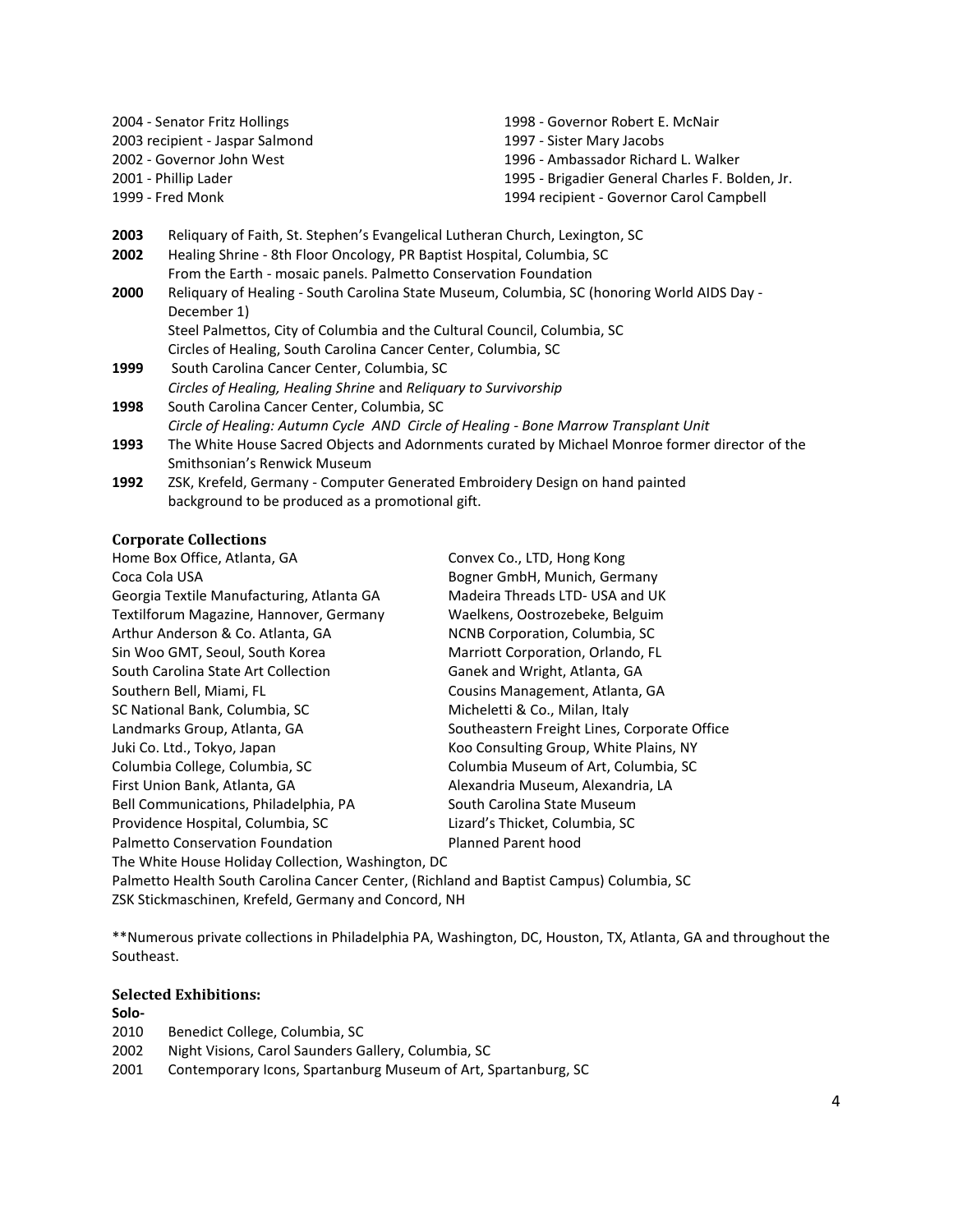- 2000 Jung Educational Center, **Houston, Texas**
- 1996 Creating Ritual, Kershaw Fine Arts Center, **Camden, SC** Healing Icons, University of Georgia, **Athens, GA**
- 1994 Pathway Icons, Spirit Square Gallery, Charlotte, NC
- 1993 Pathway Icons, Gallery 500**, Elkins Park, PA**
- 1992 Pathway Icons, Danville Museum of Art, **Danville, VA**

### **National and International Group Invitational-**

Ongoing Annually - Vista Studios Group Exhibitions

- April Artista Vista, November Vista Lights, Columbia, SC
- 2014 Volumes 2 Women Bound by Art, Curits R Harley Art Gallery, Spartanburg, SC Volumes 2: Women Bound by Art, Columbia College, Columbia, SC Ciclo Colorido: Where Two Worlds Touch – Darr-Hope & Ladymon. Frame of Mind, Columbia, SC SCAC Verner Awards Exhibition and Sale. 701 Whaley. Columbia, SC A Sense of Self - Anastasia & Friends Gallery, Columbia, SC - October 2014
- 2013 My Father's House Tapp's Art Center Columbia, SC
- 2010 Art for Charity, Michael Mitchell Gallery, Charleston, SC
- 2007 Back in the Sandbox: three decades of play, Cats on a Leash. Gallery 80808. Columbia, SC
- 2004 Society for American Mosaic Artists, Irving Art Center**, Irving, Texas**
- 2002 Women in Black, Gallery 808080, Columbia, SC
- 1999 Craft: **Selections from the State Art Collection**, NationsBank Plaza, Columbia, SC
- 1998 Imprints & Implications Messages of Motherhood, Piedmont Craftsmen Gallery, **Winston-Salem, NC**
- 1997 Creativity, Imagination and Healing, Common Boundary Conference, **Washington, DC**
- 1996 Making/Sharing/Seeing: Art That Teaches and Heals, Winthrop Univ., Winthrop, SC
	- A La Albers Black Mountain College in Context, Central Piedmont Community College, **Charlotte, NC**
- 1994 Images of Faith, Blue Spiral Gallery, **Asheville, NC**
- Small Works, Gayle Wilson Gallery, **Southampton, NY**
- 1993 Small Works, Gallery 500, **Elkins Park, PA**
- Pathway Icons, River Gallery, **Chattanooga, TN**
- 1992 South Carolina Arts Commission **Triennial Exhibition**, SC State Museum, Columbia, SC **New Acquisitions, Columbia Museum of Art**, Columbia, SC
- 1991 South Carolina: Contemporary Images, Owensboro Museum of Art**, Owensboro, KY** Out of the Tropics, International Gallery, **San Diego, CA** New Members Exhibition: Piedmont Craftsmen, **Winston-Salem, NC** The ZSK Project, The Society of Contemporary, **Pittsburgh, PA**
- 1990 Holiday Exhibition, Ruth Volid Gallery, **Chicago, IL** Stitched Images, Gallery 500, **Elkins Park, PA**
- 1989 Spectrum Auction, Hunter Museum, **Chattanooga, TN** Seven Artists, Deutschen Textilmuseums Krefeld**, Krefeld, Germany** International Gallery, **San Diego, CA**
- 1988 South Carolina Surfaces, Gallery 300, Trammel Crow Co., **Atlanta, GA**
- 1987 DeKalb Council for the Arts Invitational, **Atlanta, GA**
- 1986 **SC Arts Commission Annual Exhibition**, 1981, 1983, 1984, 1986 Allegorical Images: Great American Gallery, **Atlanta, GA**
- 1984 USA/ Portrait of the South, Palazzo Venezia, **Rome, Italy**
- 1983 Fibers/Paper/Drawing Invitational, Florida State University, **Tallahassee, FL**

# **Juried International \* denotes award given**

- 1991 Fiberart International, Pittsburgh Center for the Arts, **Pittsburgh, PA**
- 1983 \*Breaking with Tradition, Centennial Gallery, Oakville, **Ontario, Canada** (selected for traveling exhibition until 1985)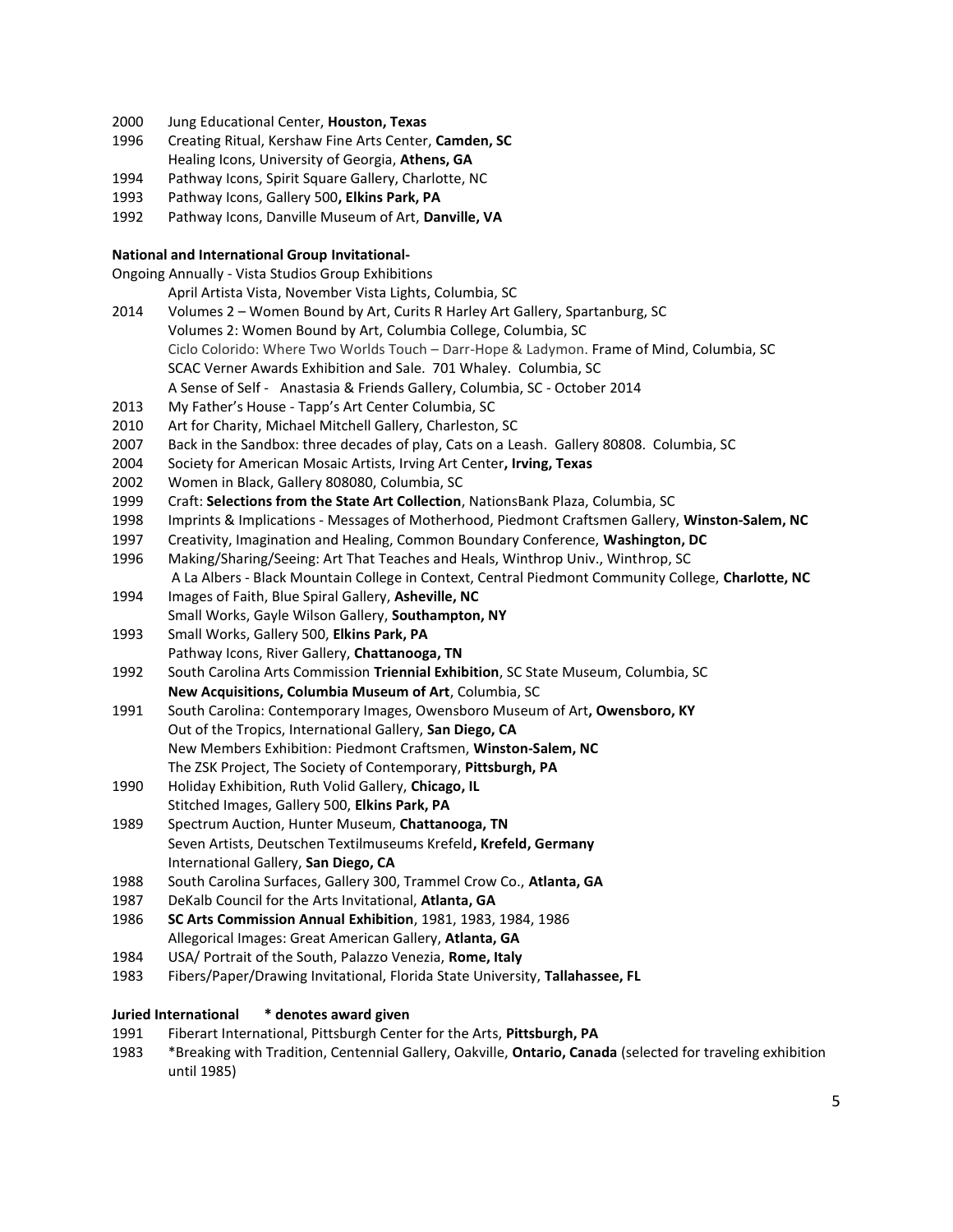\*Fabric/Nexus, Arrowmont School of Arts and Crafts, **Arrowmont, TN**

1982 Needle Expressions, Tennessee State Museum, **Nashville, TN**, (selected for traveling exhibition through

## **Juried National**

| 1996 | Piedmont Crafts, Winston-Salem, NC        |
|------|-------------------------------------------|
|      | The Washington Craft Show, Washington, DC |
| 1995 | Winchester Craft Show, Winchester, NY     |
|      | The Designer Craft Show, Richmond, VA     |
|      | The Washington Craft Show, Washington, DC |
| 1994 | The Washington Craft Show, Washington, DC |
|      | The Designer Craft Show, Richmond, VA     |

- 1993 The Philadelphia Craft Show, **Philadelphia, PA**
- 1992 Capital I-Convergence 1992-(juror-Michael Monroe-awarded 3rd prize) **Washington, DC**
- 1991 Spotlight '91-ACC Southeast Crafts, Mississippi Museum of Art, **Jackson, MS**
- 1990 Vehicles for New Forms/New Functions, Arrowmont School, **Gatlinburg, TN**
- 1989 The Smithsonian Craft Show, Washington, DC
- 1982 Statements of Art, Corvallis Art Center, **Corvallis, OR** 6th National Textile, Weber State College, **Ogden, UT**
- 1981 Thread and Fiber- A Common Ground, Alexandria Museum, **Alexandria, LA** Access to the Arts, J Pendergast Gallery, **Jamestown, NY** Annual Exhibition, The Galleria, **Spokane, WA** Paper Object, Virginia Arts Center, **Virginia Beach, VA**- Award, traveled until 1983 Fibers/Fabric, Springfield Art Gallery, **Springfield, IL** Paper and Clay, E.H. Little Gallery, **Memphis, TN**

#### **Selected Bibliography \*artwork reproduced within**

\*Deena Bouknight. Columbia Metropolitan. May 1015. Healing Icons: providing solace through art. **<http://columbiametro.com/Columbia-Metro/May-2015/Healing-Icons>**

Anita Baker. Columbia Star. April 2015. Artist Devotes Career to the Art of Healing.

[http://www.thecolumbiastar.com/news/2015-04-](http://www.thecolumbiastar.com/news/2015-04-17/Front_Page/Artist_devotes_career_to_the_art_of_healing.html)

17/Front Page/Artist devotes career to the art of healing.html

Rachel Ham. COLADAILY.com April, 2015. Cancer Patients Chronicle Journeys through 20 Years of Healing Icons. [http://coladaily.com/2015/04/08/cancer-patients-chronicle-journeys-through-20-years-of-healing](http://coladaily.com/2015/04/08/cancer-patients-chronicle-journeys-through-20-years-of-healing-icons)[icons](http://coladaily.com/2015/04/08/cancer-patients-chronicle-journeys-through-20-years-of-healing-icons)

\* Undefined Magazine, December 2011 <http://issuu.com/stirmagazine/docs/book2>

\* Carol Owen. **Crafting Personal Shrines**, Sterling Publishing Co., Inc. 2004

\* Elizabeth Anderson, MFA, Kate Smith Hudson, Ph.D. **Fire In The Womb: Mothers and Creativity**, Xlibris Corporation, 2003

\*Katie McElveen, 10 Women Making a Difference in the Midlands. Midlands Woman Magazine. May/June 2001

\*Diane di Costanza, Altering Consciousness: A South Carolina artist works with cancer patients, showing them how to create Healing Icons®. [www.beliefnet.com/story/58/story\\_5801\\_3.html](http://www.beliefnet.com/story/58/story_5801_3.html) December 12, 2000

\*Fiberarts Design Book VI, Lark Publications, 1995

William Southwell, "Small Works Show - Gallery 500", Art Matters, Dec. 1993- Jan. 1994

\*Jane Kessler, "American Craft in South Carolina", Fiberarts Magazine, Nov/Dec 1993

\*Ann Nichols, "River Gallery Features Trio of Artists", Chattanooga News, Sept. 5, 1993

\*"Glass/Mixed Media Gallery", American Craft Magazine, Aug,/ Sept. 1993

\*"People and Places", American Craft Magazine, April/May 1993

Jan Hersey, "Art/Science Collaboration", The Crafts Report, March 1993

\*Beatrijs Sterks, "ZSK Embroidery Workshop II", Duetsches Texilforum, Dec. 1992

\*Jim Washington, "Retablos, Keyholes and Political Statements", Danville Register, November 8, 1992

\*Bradford R. Collins, "Mixed Company: The Case for Old-Fashioned High Art", Collections, May 1992